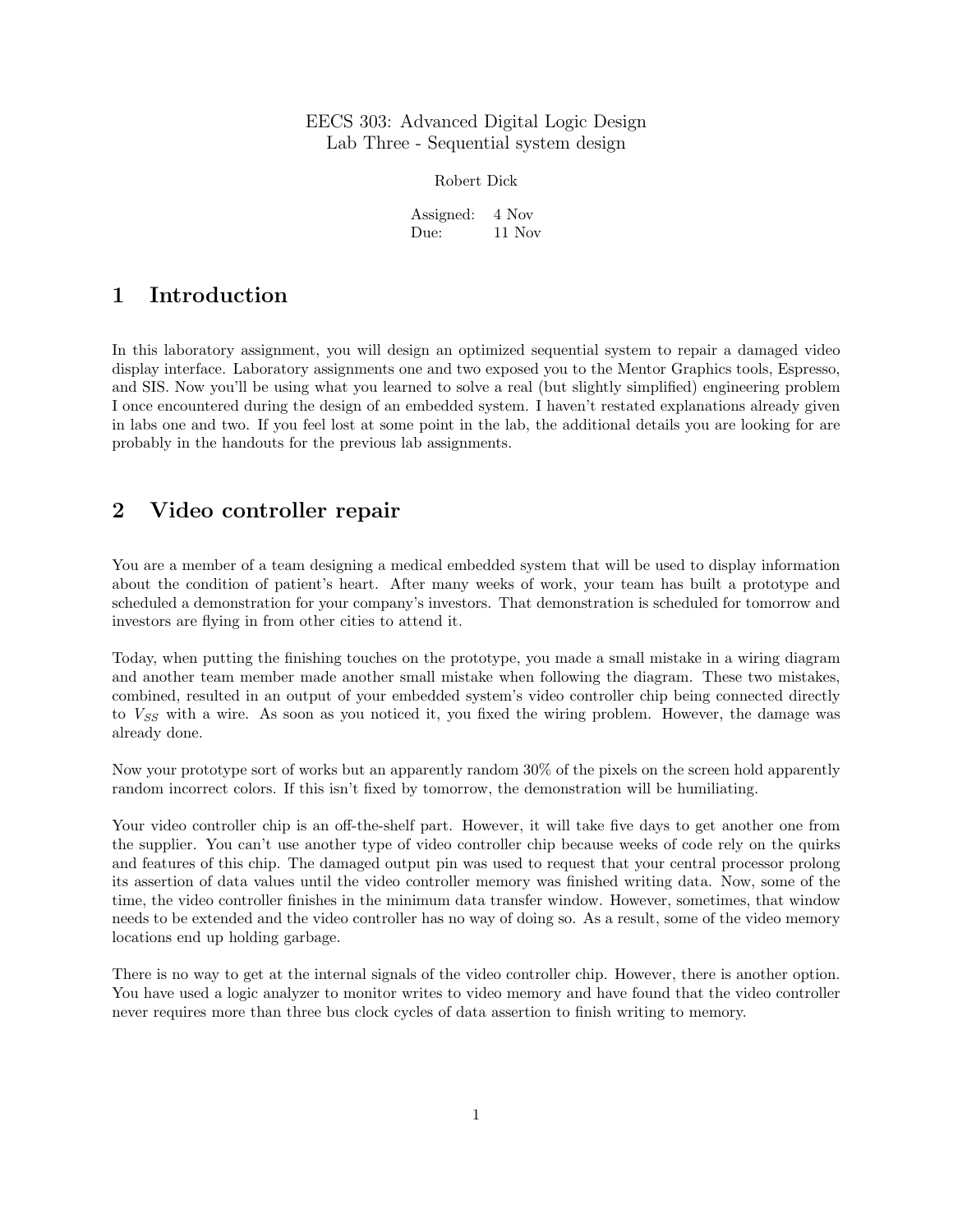

<span id="page-1-0"></span>Figure 1: Example timing diagram

Input signals

- 1. A positive edge-triggering *clock*  $(C)$  signal.
- 2. An active-high  $write (W)$  signal.
- 3. A 16-bit *address* bus  $(A_{15}-A_0)$ .
- 4. An 8-bit data bus  $(D_7-D_0)$ .

You need to produce a *data hold*  $(H)$  signal.

The processor will assert W during a low-to-high transition of  $C$ . W will remain high until the last transition during which the data bus is driven. During the subsequent positive transition of  $C$ , the processor will drive the address bus, specifying the memory location to which it will write. This address bus will only be driven for one cycle. On the third positive transition of  $C$ , the data bus will be driven. The processor will stop driving the data bus the cycle after it senses a low value on  $H$ . In other words, it will have stopped driving the data bus before the rising clock edge following the first rising clock edge during which H was low. However, regardless of the value on  $H$  during the address cycle, the data bus will be driven for at least one cycle. The processor will stop asserting the  $W$  signal when it stops driving the data bus. When undriven, address and data signals float high, i.e., they're hooked to  $V_{DD}$  via pull-up resistors.

- 1. Draw and hand in a timing diagram describing the behavior of system during the memory writes. You need not (and can not) show the state of each line on the address and data busses. However, you can indicate whether the values are stable or in transition. Figure [1](#page-1-0) provides an example timing diagram.
- 2. Given that the video controller's memory is accessed only for addresses ranging from 16,384 to 32,767, design a synchronous Mealy FSM with H as the output. Note that your machine will look a lot like a specialized counter. If possible, implement a simple combinational circuit with a one-bit output that will be used as the only input to the FSM. Specify your machine's inputs. Hand in a state diagram for your machine.
- 3. Manually do state minimization and state assignment. Use one of the methods presented in class, e.g., the implication chart method. Don't use row matching – it is not reliable. Depending on your initial design, it may or may not be possible to minimize the machine. Note that you should try to reduce the number of state variables. However, reducing the number of states isn't as important. In other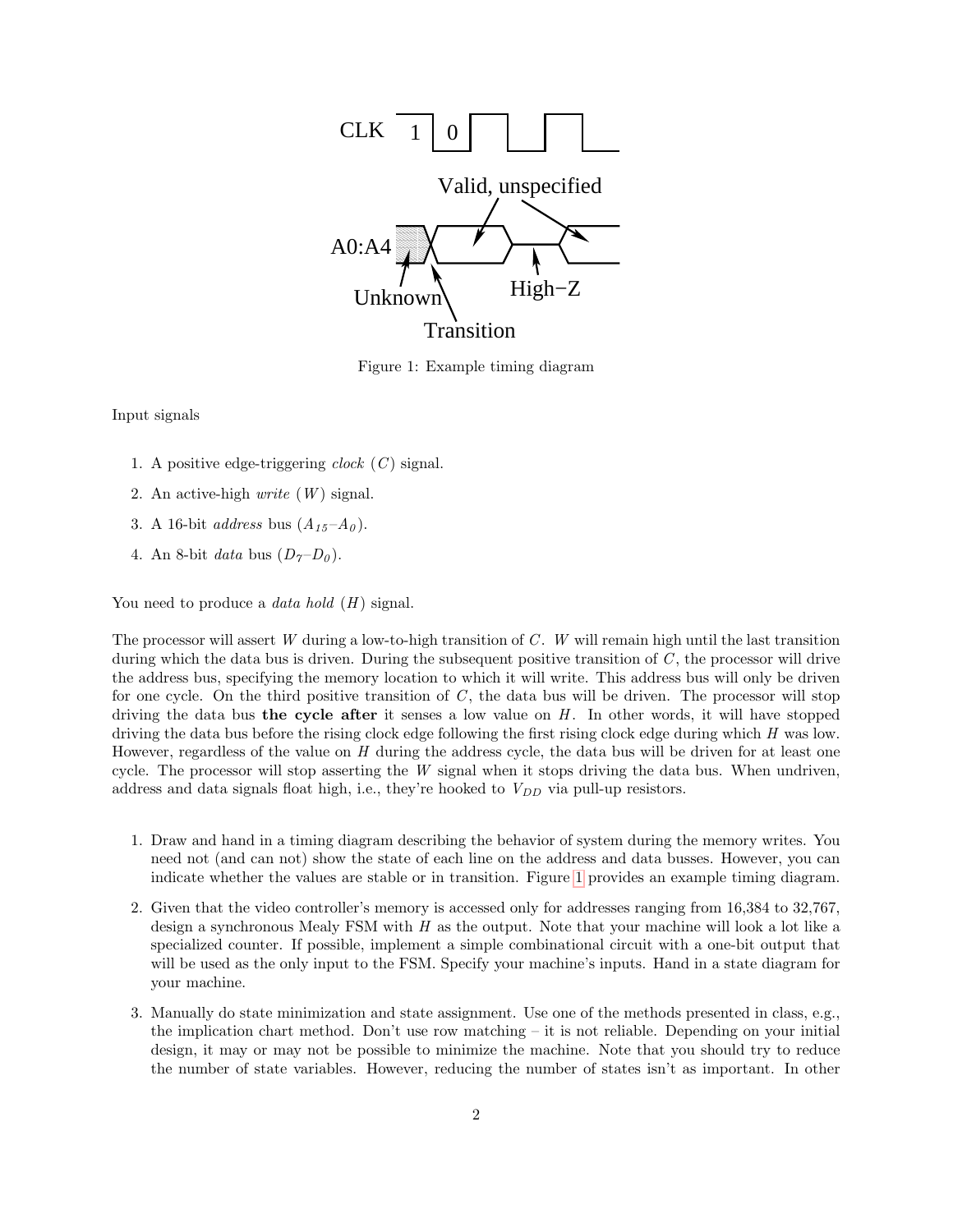

Figure 2: Example Mealy machine

<span id="page-2-0"></span>words, reducing from nine to eight states is generally more valuable than reducing from eight to seven states. Note that you may define a one-bit function with multiple input bits. For example, you can define an address range and write recognition function and use its output in your state table instead of having a next-state column for each combination of address values. This will allow your machine to have only one input bit and one output bit. Follow the adjacency guidelines given in lecture when doing state minimization.

Using D flip-flops as your sequential elements, write your state variable and output functions. Simplify these manually. Hand in documentation showing this process.

4. Check your results by specifying your state machine in the BLIF format described on page seven of the "/vol/cad/sis-1.2/sis/doc/blif.ps" file. You can view this documentation on-line using the "gv" program or print it out with the "lpr" program.

I think this documentation could be a bit clearer so I will include a commented example BLIF file. Please see the Mealy machine in Figure [2.](#page-2-0) We can also represent this FSM in Mealy form. This is the corresponding BLIF file.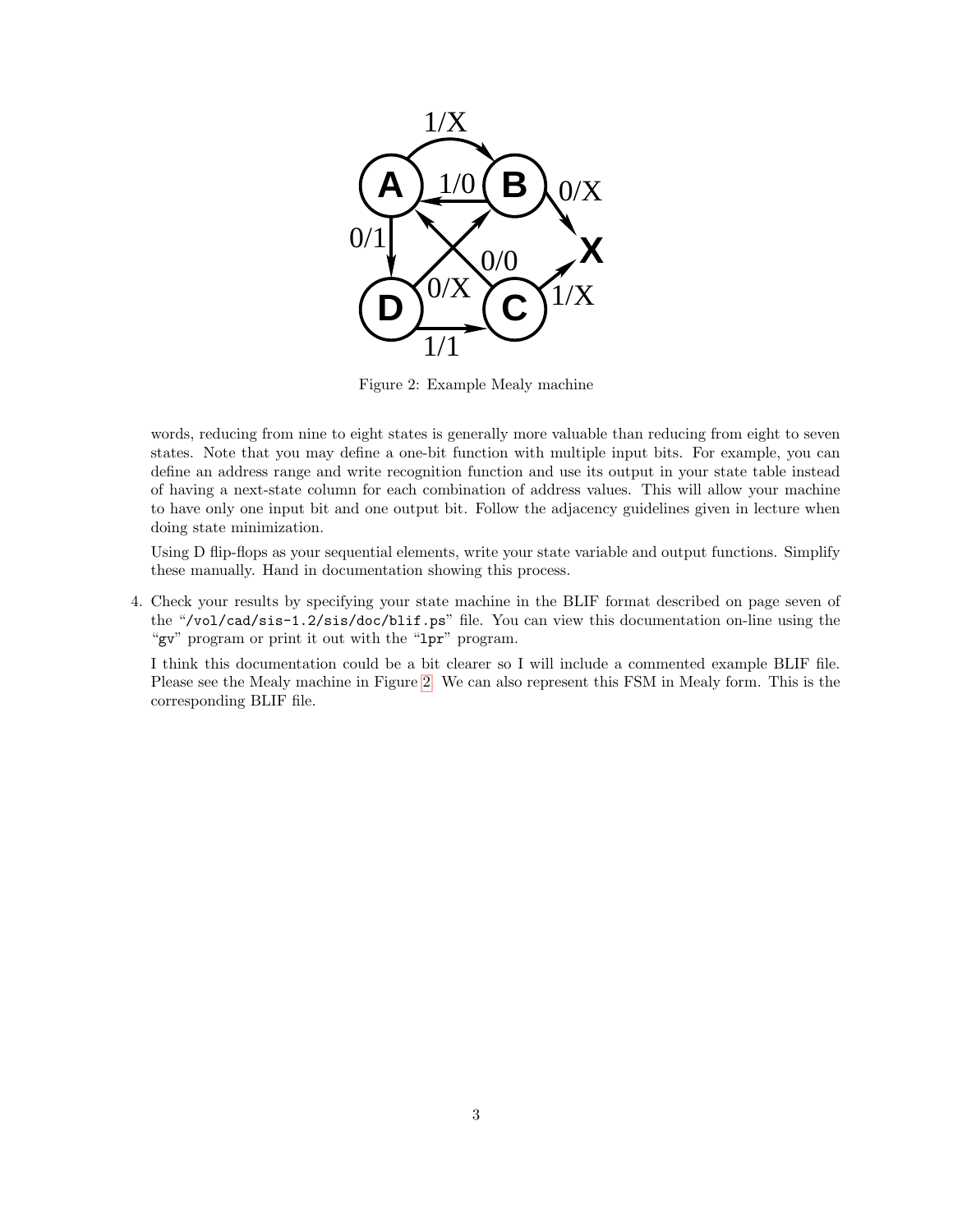```
.model
# Name the inputs
.inputs i
# Name the outputs
.outputs accept
.start_kiss
.i 1
.o 1
# Input, current state, next state, output
0 A D 1
# Don't-care output
1 A B -# Go to dummy state X
0 B X -1 B A 0
0 C A 0
1 C X -
0 D B -
1 D C 1
# Stay in dummy state w. DC output
- X X -
.end_kiss
.end
```
Please make sure the machine has a linefeed after the last line. SIS is picky about linefeeds. Start SIS and read in your BLIF file

```
read blif /vol/ece303/lab3-example.blif
```
Tell SIS to do state minimization and print out the new state table

### state minimize write kiss

Note that the Stamina algorithm called by SIS reduced the number of states from four to two. Now, tell SIS to use the Jedi algorithm to do state assignment and print out the results.

### state assign jedi -e c write blif

Note the assignment Jedi produced. Take a look at the unsimplified and simplified resulting networks.

```
print
         decomp
full simplify -m nocomp *
          print
```
Compare it to the result we found in class.

The "simple-dff.genlib" is a gate library containing basic gates and D flip-flops. I produced this by editing one of the MSU libraries. You won't need to look up gates by their numbers because each gate has a meaningful name. Load in the library, do technology mapping, and print the results. Don't worry about the warning messages when running the "map" command.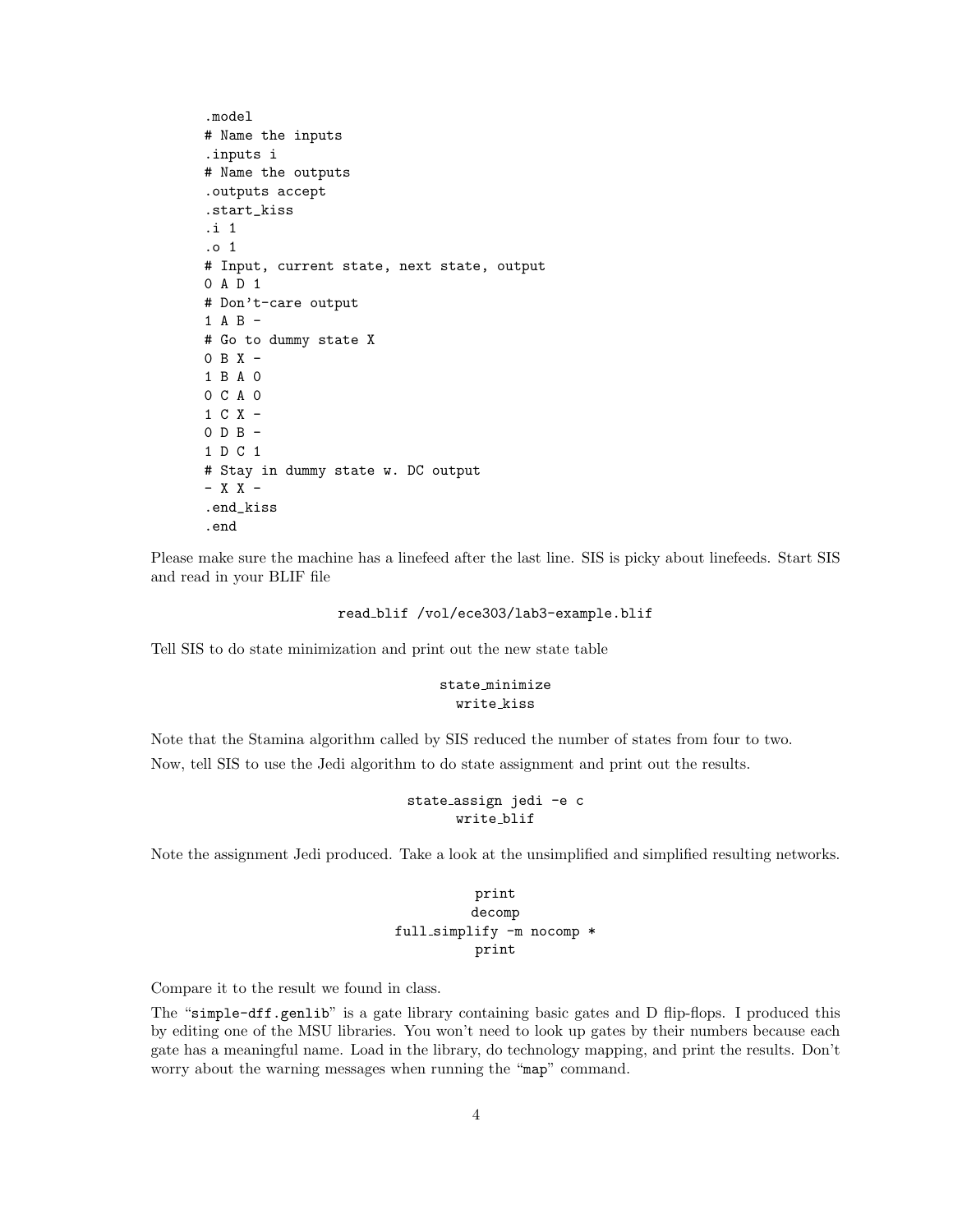### read library /vol/ece303/simple-dff.genlib map print print gate

Hand in the results of the "write blif", "print", and "print gate" command, after mapping. You don't need to draw the circuit. However, pay close attention to the state assignments given by the "write blif" command. Also remember the association between latches and node numbers, e.g,

### .latch  $[4]$  LatchOut\_v2

- 5. Make a BLIF format file for your video controller repair circuit called "fix-video.blif". Use the same approach as you used in the previous section to come up with an optimized implementation. Hand in the results of the "write blif", "print", and "print gate" commands, after mapping. You don't need to draw the circuit diagrams.
- 6. Input your design into Mentor Graphics Design Architect.
	- (a) In the file manager, copy the xor project from the first lab by pressing the RMB over it and going to "Edit→copy". Copy it to a file with the name "fix-vid".
	- (b) Open the new file using design architect (refer to the first lab if you don't know how to do this).
	- (c) Select the whole design and delete it using the delete button in the window to the right.
	- (d) Use objects from "gen lib" to enter and wire up your design. Note that a "dff" is a rising edgetriggered D flip-flop. Label each gate with its corresponding SIS node number, e.g., "[210]". You can add text by pressing the RMB and selecting "Draw→Text". Be very careful with this step or you'll end up wasting a lot of time.
	- (e) You will need to connect unused active-low preset and clears to "pullups". Add an extra reset port to initialize the flip-flops. You will need to preset or clear a flip-flop depending on the state value for the starting state. You can find this out by looking at your state assignments. Put an exclamation mark in front of the port name if it is active-low.
	- (f) Don't use the  $\overline{Q}$  outputs from the D flip-flops in Mentor Graphics. Keep things consistent between your SIS and Mentor Graphics designs.
	- (g) Check the sheet. You can ignore warnings about not hooking up the D flip-flop  $\overline{Q}$  outputs to anything. However, fix any other problems that are identified.
	- (h) Create a new symbol for the design, and overwrite the old symbol using the procedure described in lab assignment one.
	- (i) Check the schematic. You shouldn't have any errors. You can ignore warnings about not hooking up the D flip-flop  $Q$  outputs to anything.
	- (j) Hand in a printout of the circuit diagram.
- 7. Use QuickSimII to simulate the response of your circuit to the following input sequences.
	- (a) Open the viewpoint in QuickSimII using the same procedures described in lab assignment one. Make sure you have a digital viewpoint for the design.
	- (b) Set up the timing analysis using the same procedure as in lab assignment one. However, use typical delays instead of minimal delays.
	- (c) Trace all the inputs, outputs, and state variables (D flip-flop outputs).
	- (d) Click the "Stimulus" button in the right window. It will bring up a useful selection of buttons.
	- (e) Add a force to the "!clr" signal that is 0 at 0 ns and 1 at 1 ns.